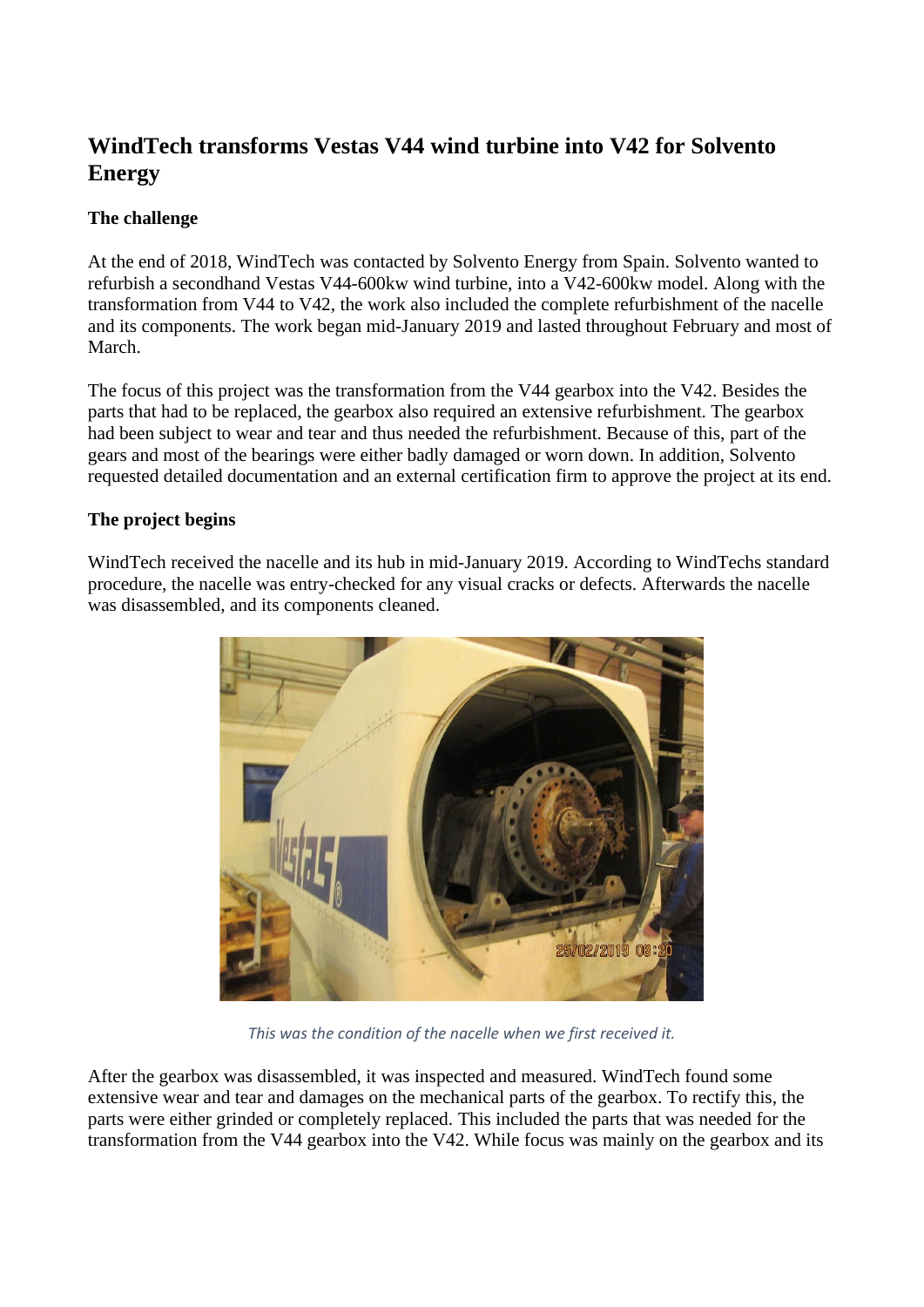transformation, the rest of the nacelle was also thoroughly inspected. The remaining main components were also disassembled, inspected, and measured.

At the end of the project, all the components were lubricated and painted. With the components completely refurbished, the nacelle was now ready for to be reassembled. After the exit-check, the nacelle was ready for departure for Navarra in northern Spain.



*The last touches was put on the nacelle – Now it just needed paint.*

## **What did the project accomplish?**

Spain, along with many other countries in the EU, have increased their focus on the green transition in the last few decades. Together with companies like Solvento, WindTech hopes to increase the focus on the older wind turbines. Maintenance and refurbishment of these decades old wind turbines is an important step, in the European goal of a circular economy. By refurbishing, rather than manufacturing a new wind turbine, Solvento has given new life to an otherwise discarded Vestas wind turbine.

In the end, WindTechs complete nacelle refurbishment have added up to 15 additional years of extended lifetime.

Below you can see the refurbished nacelle and when it is prepared for shipment: